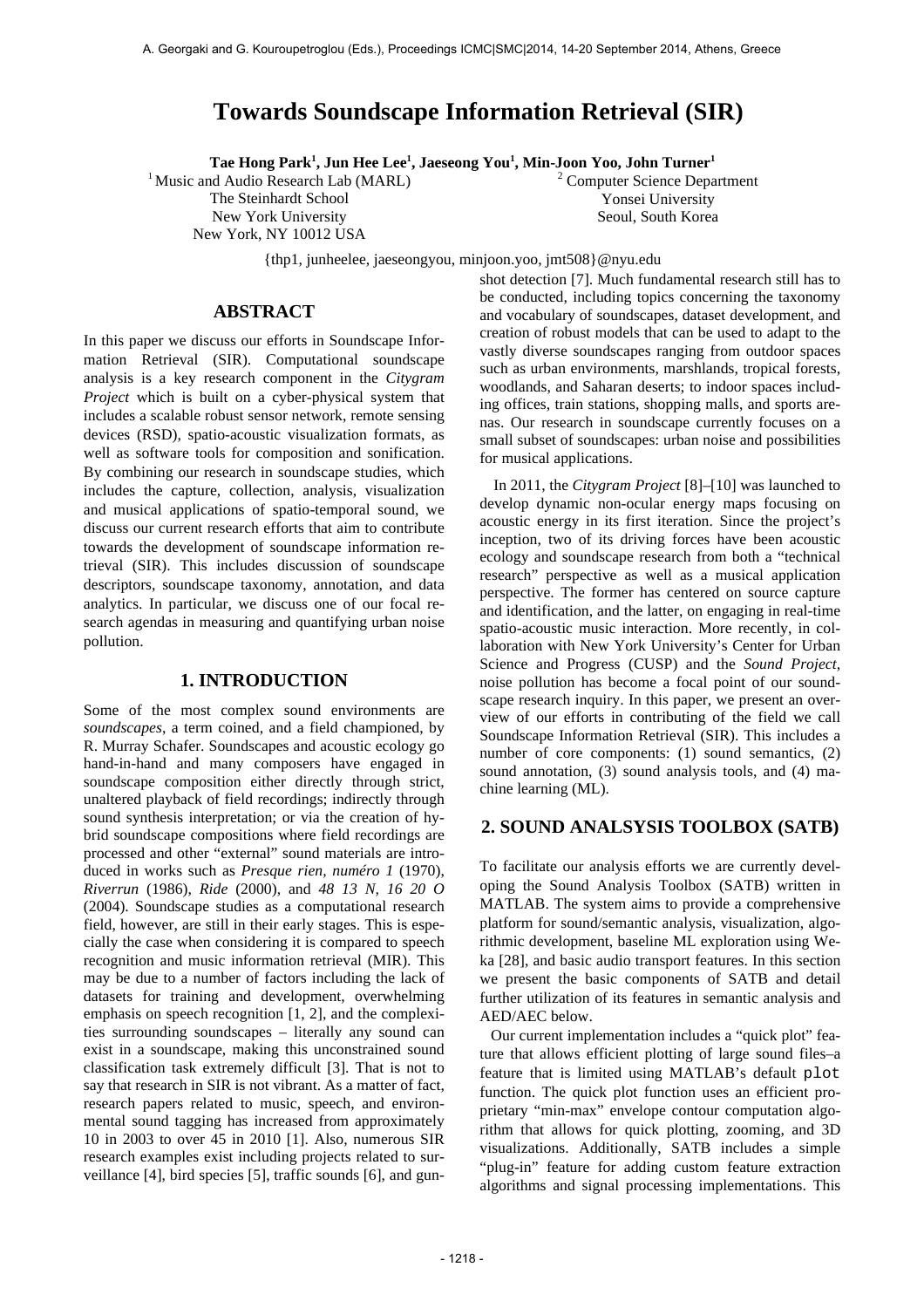is accomplished by inheriting custom MATLAB classes with system methods that are called from the SATB controller class. SATB is essentially a major revision and improvement of the EASY Toolbox [29], where SATB allows for more comprehensive exploration of all types of sounds, including soundscapes.

### **2.1 Freesound MATLAB API**

A MATLAB Freesound API is also included in SATB. This module is used for pulling queried sound files and associate metadata and includes functions for tag querying, downloading/saving audio files with associated metadata, checking for corrupt audio files, and formatting audio channels and sampling rates. The Freesound API will serve as a model for developing our own Citygram MATLAB API.

# **2.2 Audio Transport**

Comprehensive sound analysis software systems require synchronization between audio and visualizations. MAT-LAB, however, offers limited support in this area: synchronizing audio to visualizations and playing long audio files is impractical. Although MATLAB provides its Data Acquisition Toolbox, this is only available for the Windows operating system. To address these shortcomings we have adopted the open-source PsychToolbox [30] to access native audio hardware methods from MATLAB. In order to play large audio files without memory concerns and to synchronize dynamic visualization, a double audio-buffering scheme has been implemented using PsychPortAudio's playback scheduling feature. This mechanism allows for synchrony between audio output and dynamic visualizations such as waveforms, feature vector plots, and spectrograms where cursor positions are synched to the current audio output sample.

# **3. SOUNDSCAPE SEMANTICS**

One of the key components of the Citygram Project is the exploration of acoustic ecology. As part of our urban sound classification efforts, we have begun developing a number of software tools for sound analysis and visualization; machine learning modules for acoustic event detection (AED) and acoustic event classification (AEC); development of annotated datasets; and tools for soundscape taxonomy exploration. On one hand, our research involves the investigation of acoustic ecology studies that are in resonance with the Schaferian school of thought [11] where the concepts include the identity of the sound source, the notion of *keynote* (definite background sounds), *signal* (foreground sound), *soundmarks* (culturally/symbolically important within a community), *geophony* (natural sound sources), *biophony* (non-human, non-domestic biological sources), and *anthrophony* (human-generated sounds). This is conceptually similar to what Gaver refers to as *everyday listening* opposed to *musical listening* [12]. On the other hand, we also concentrate in research that is in the realm of Big Data science where waves of spatio-acoustic data are collected to

develop DSP, feature extraction, and machine learning techniques for urban soundscape analysis. Big Data is one of the "hottest" topics in data analytics today, and in a sense, the notion of *found data<sup>1</sup>* is quite fitting when viewed from the *found sound* and *musique concrète* perspective: a perspective where the data itself is the focus and starting point into research inquiry. In this section we discuss issues related to semantics of urban soundscapes.

## **3.1 Urban Soundscapes are Noisy**

One of the sounds we are interested in automatically capturing is urban acoustic noise. Our recent collaborative efforts with NYU CUSP has made this focus an especially intriguing one as urban noise pollution is a major problem for city-dwellers around the world including New York City (NYC). For instance, since the creation of the NYC non-emergency 311-hotline in 2010, the largest number of complaints has been noise. The urgency in developing mechanisms and technologies to measure, map, and help mitigate noise pollution, and thus improve the living conditions of urban communities is not difficult to imagine when we consider that 68% of the global population is projected to live in so-called megacities. While issues such as *noise annoyance* [13] have to be considered in noise research, fundamental technical issues in capturing noise have to be addressed as well. Simply employing dB sound pressure level measurements is inadequate [11, 12] as both spectral and temporal acoustic dimensions have to be considered. For example, heavy rain measured at 90 dB SPL is experienced very differently to scratching a blackboard with fingernails at the same level. The first step in defining noise involves the measurement of spatial sounds from whence acoustic noise can be identified. Another step includes the development of nomenclature, an "agreed-upon" acoustic noise taxonomy that reflects soundscapes, which can then be used for automatic soundscape classification. The initial first step of capturing spatio-temporal sound is enabled by the creation of a dense sensor network, a goal that the Citygram infrastructure aims to accomplish. Various aspects of the aforementioned steps are discussed in the following sections.

### **3.2 Sound Semantics and Taxonomy**

A key element in supervised machine learning is the requirement of large human-annotated datasets. The problem of automatic instrument classification in Classical music, for example, has a clearly defined search space: most, if not all, acoustic instruments and their associated names (classes) are known and thus easily labeled, and annotated datasets are available in abundance. For nonclassical music genres such as popular music, the instrumental taxonomical space becomes less clear due to the introduction of electronic instruments and for electroacoustic music, the ambiguity further increases and it is not uncommon to find diverse variance in sound nomenclatures for describing similar/same instruments/sounds. For urban sound taxonomy the question of what exists,

 $\overline{a}$ 

<sup>1</sup> http://www.ft.com/intl/cms/s/2/21a6e7d8-b479-11e3-a09a-00144feabdc0.html#axzz2yJGerxRG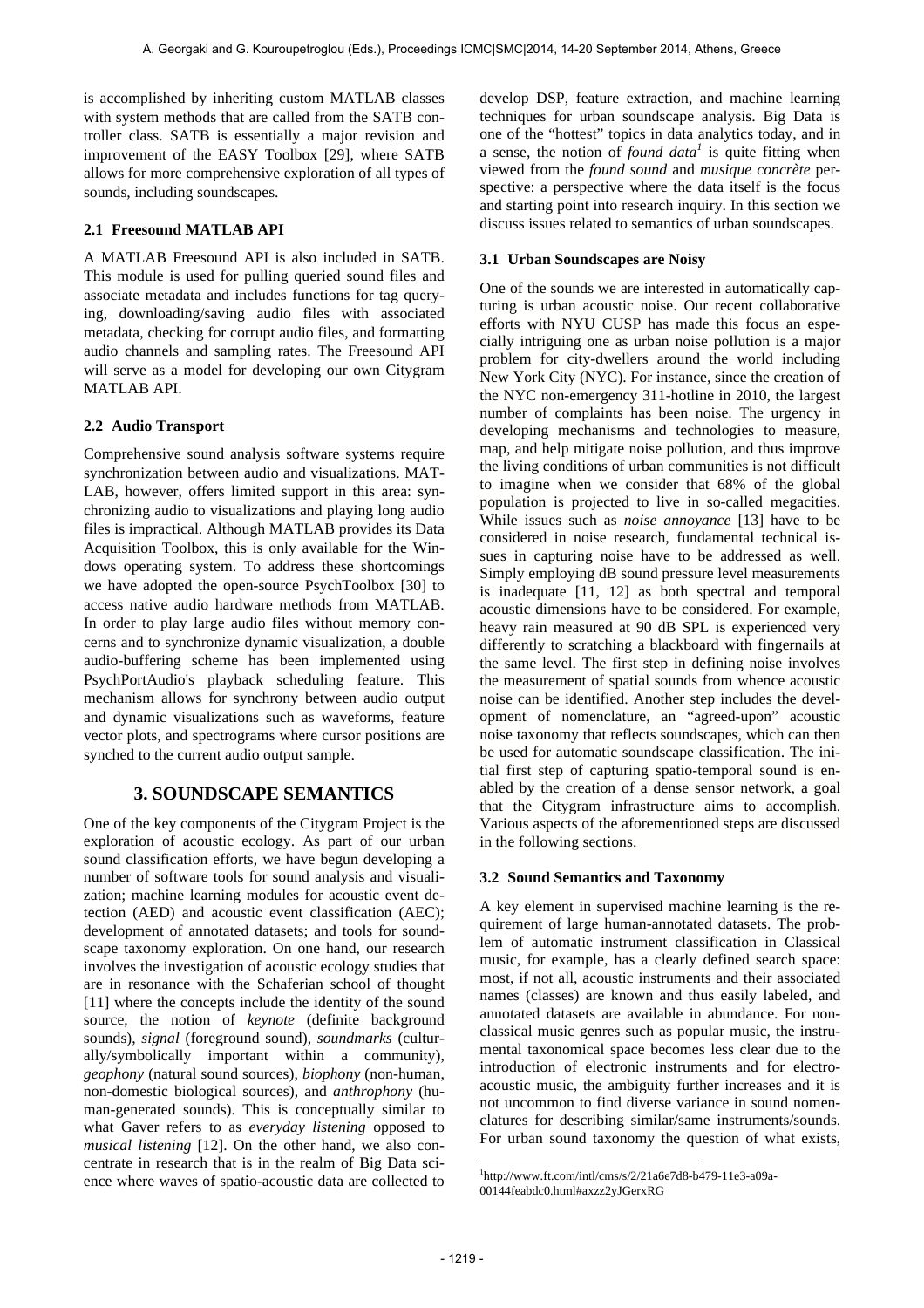what we hear, and how we annotate and label is an interesting problem in itself. Furthermore, developing a "standard" urban soundscape taxonomy and vocabulary is difficult in part due to its tremendous sonic variety, the dominance of vision in information processing, and an emphasis on speech signals [16, 18]. It is easy enough to imagine the usual urban noise suspects including sirens, jackhammers, garbage trucks, music, dog barks, and car horns. But things quickly become murky once the *entire* soundscape is considered. It becomes even more ambiguous when we begin to consider what sound sources are *perceived* as "noisy."



**Figure 1**. City noise sources from 1930s New York.

A number of soundscape taxonomies exist. One of the earliest was published in 1913 by Luigi Russolo, which is articulated in his *The Art of Noises* manifesto [20]. Other composers who have developed soundscape related taxonomies include John Cage. In *Williams Mix* (1952), Cage discusses the sound classes that are labeled as *city sounds*, *country sounds*, *wind-produced sounds*, and *electronic sounds*. Some 14 years later, Stockhausen developed his own intricate catalogue of sound class nomenclature–although not exclusively addressing soundscapes but rather *moments* – consisting of 68 labels for noise that included *whirring*, *crackling*, *rustling*, *clapping*, *clanking*, *falling*, and *thundering*. Another soundscape taxonomy example can be seen in [21], produced as part of the Noise Abatement Commission of New York. In this study, a "noise truck" logged over 500 miles and collected 10,000 measurements from over 18 locations as shown in Figure 1 [22]. More recent examples include work by Gaver [12] and Brown [23], where the former presents the idea of basic-level sound-producing events: *liquids*, *vibrating objects*, and *aerodynamic sounds* as the basis for mapping environmental sounds such as passing vehicles, motorboats, and lakes. Brown's taxonomy is more rigid and uses a tree-branch-leaf structure with clear categorical divisions where top branches are more general and bottom leaves are most specific. Although strict "standardized" taxonomies can be helpful when beginning to explore soundscapes and associated hierarchical semantic labels, they can also be biased, reflecting the opinions, priorities, and interests of the researchers devising them which may not necessarily reflect general public consensus [24]. For example, in Brown's taxonomy, a bifurcation between amplified and non-amplified urban

sound sources exists, a distinction that can arguably be difficult to make.

#### *3.2.1 Mining Collective Listening*

In the field of AED and AEC, ML-based algorithms typically classify audio events using ground-truth data: after defining a limited set of semantic labels, feature vectors are used as inputs to train ML algorithms. The trained algorithms then attempt to classify new sound input to its proper class. However, soundscape-based semantic labels and tags developed by researchers do not necessarily reflect a collective consensus. Conversely, crowdsourcing the annotation process may offer an auxiliary mechanism for a more robust repository of sonic semantics, and reverses this notion of "annotation by decree." This approach is in resonance with developing soundscape semantics via open-ended labeling and surveying methodologies [18, 25]. Inviting researchers *and* a larger community to define and refine the pool of semantic concepts in relation to novel sonic inputs can potentially contribute to a more agreed upon soundscape taxonomy. Furthermore, using crowdsourcing for taxonomical development may yield more than an expanded tag-pool for labeling audio events: it can potentially reveal connectivity between sounds and everyday concepts as defined by collective consensus. As such, we are taking initial steps in using Big Data mining of audio semantics to reveal insights into transforming subjective, qualitative associations between sounds and concepts into a quantifiable and communicable format. Of utmost importance in this approach is to ensure that the collected data is sufficiently large enough to develop a robust taxonomy. In determining the feasibility of developing a collective listening taxonomy, we are currently using a custom MATLAB API to pull crowdsourced audio files and its associated annotations from Freesound<sup>2</sup> as further described in Section 3.1. Subsequent collective listening exploration will entail mining sono-semantics from other existing datasets such as the NYC Open Data (noise complaint records) and the World Wide Web itself using keyword search strategies.

#### **3.3 Development of Datasets and Ground Truth**

One of the issues with soundscape-based ground-truth dataset is its accessibility and availability: existing annotated datasets are difficult to find and often focus on indoor environmental sounds [26]. A free online sound repository we have found very useful is Freesound. Freesound is an incredibly rich crowdsourced sound database resource with numerous annotations and tags that accompany uploaded sounds. However, it is also limited for machine learning usage as each uploaded audio file can only be annotated by its contributor, and its tags represent the *entire* audio file regardless of duration. This is ideal for single, finely cropped sound files, but the majority of the uploaded sound files vary greatly in duration. Although Freesound is not ideal a *ground-truth* resource, it provided an excellent opportunity in our initial efforts to: (1) develop procedures for soundscape audio annota-

 $\overline{\phantom{a}}$ 

<sup>2</sup> https://www.freesound.org/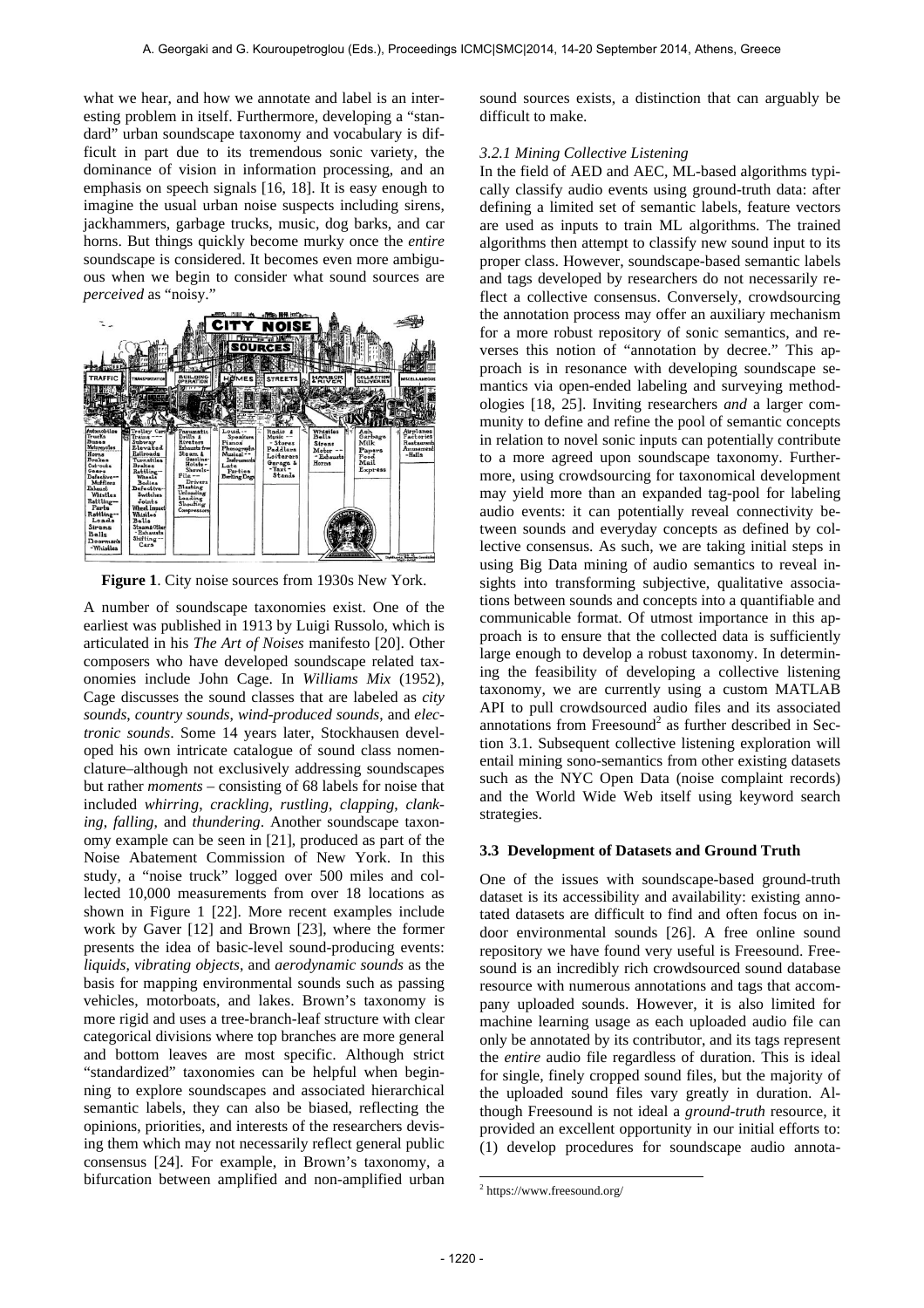tion/labeling, (2) explore collective listening data mining strategies via crowdsourced annotations, (3) create an initial small dataset of ground truth, and (4) develop custom online interfaces and potential practices for soundscape data annotation. Our procedure (adopted in [27]) for open-ended annotation is shown in Figure 2 where sounds and tags are downloaded via our custom MAT-LAB-Freesound API as part of the SATB Toolbox further discussed in Section 3. Sounds are then imported into Audacity<sup>3</sup> as an audio track. This followed by creating "label tracks" to annotate acoustic events, which are saved as text files that, can be read into systems such as MATLAB.



**Figure 2**. Annotation and labeling procedure.

We are also currently finishing up our custom online crowdsourced annotation software. This software is based on our initial studies in taxonomy and ground-truth dataset development using existing tools and soundscape recordings that reside on the Citygram server. This software will allow for multiple annotate, label, and segment audio events from a large pool of sound files and expect approximately 50 hours of multi-person annotations.

# **4. SOUND ANALYTICS**

In this section we describe some of the ways we have used SATB for "organized" soundscape auditioning, feature space exploration, and soundscape tag analysis.

#### **4.1 Soundscape Exploration**

As we are in the beginning stages of exploring soundscape information retrieval research, gaining insights into the feature space, semantic space, and acoustic event dimensions is important. As a first step, k-means clustering was employed to automatically group acoustic events

l

according to their low-level acoustic properties. Feature vectors currently being used include RMS, zero-crossing rate, spectral centroid, spectral flatness, spectral flux, spectral spread, and 13 MFCCs. Each sound file is segmented into acoustic events using AED techniques further described in Section 4.4. For each acoustic event, a 38-dimensional feature vector is obtained by computing the mean and standard deviation across the analyzed feature values. In addition, the mean and standard deviation of the first and second derivatives are also calculated to provide velocity and acceleration information per acoustic event resulting in a total of 114 dimensions. At this point, the grouping task for the collection of acoustic events is reduced to a typical vector quantization problem that can be effectively done via k-means.



Figure 3. 2D event plot by the cluster hovering interface.

When acoustic events are laid out and grouped in clusters as a static plot, it is difficult to determine the characteristics of each "data point" – e.g., what it sounds like, what its tags are, and what its relationship is to neighboring events. Motivated by being able to interact with important information associated with acoustic events including its filename, tags, durations, and sound, we have begun developing an interactive the SATB "cluster hovering" tool as shown in Figure 3. This feature space exploration tool can be used for multimodal monitoring and interaction with each of the acoustic events. In Figure 3, 7,850 acoustic events from 1,188 Freesound soundscape recordings totaling 36 hours are organized into six clusters and plotted in a 2D feature space, where the axes are chosen for maximum separation of the events via principal component analysis (PCA). Visual and auditory monitoring is done by simply moving the mouse around the events – the event that is the closest to the mouse pointer is automatically triggered to play in real time. The cluster hovering interface also provides a feature to "denoise" the dataset. This is accomplished by simply deleting data points – acoustic events – that are considered irrelevant or clustered incorrectly. This may facilitate in quickly creating a ground-truth dataset for subsequent machine learning efforts.

#### **4.2 Crowdsourced Tag Incorporation**

Crowdsourced tags can be helpful in developing soundscape taxonomy, which effectively connects a continuous acoustic signal with semantic labels and descriptors provided by its contributor. In fact, simply interactively visualizing and monitoring acoustic events with a list of the

<sup>3</sup> http://audacity.sourceforge.net/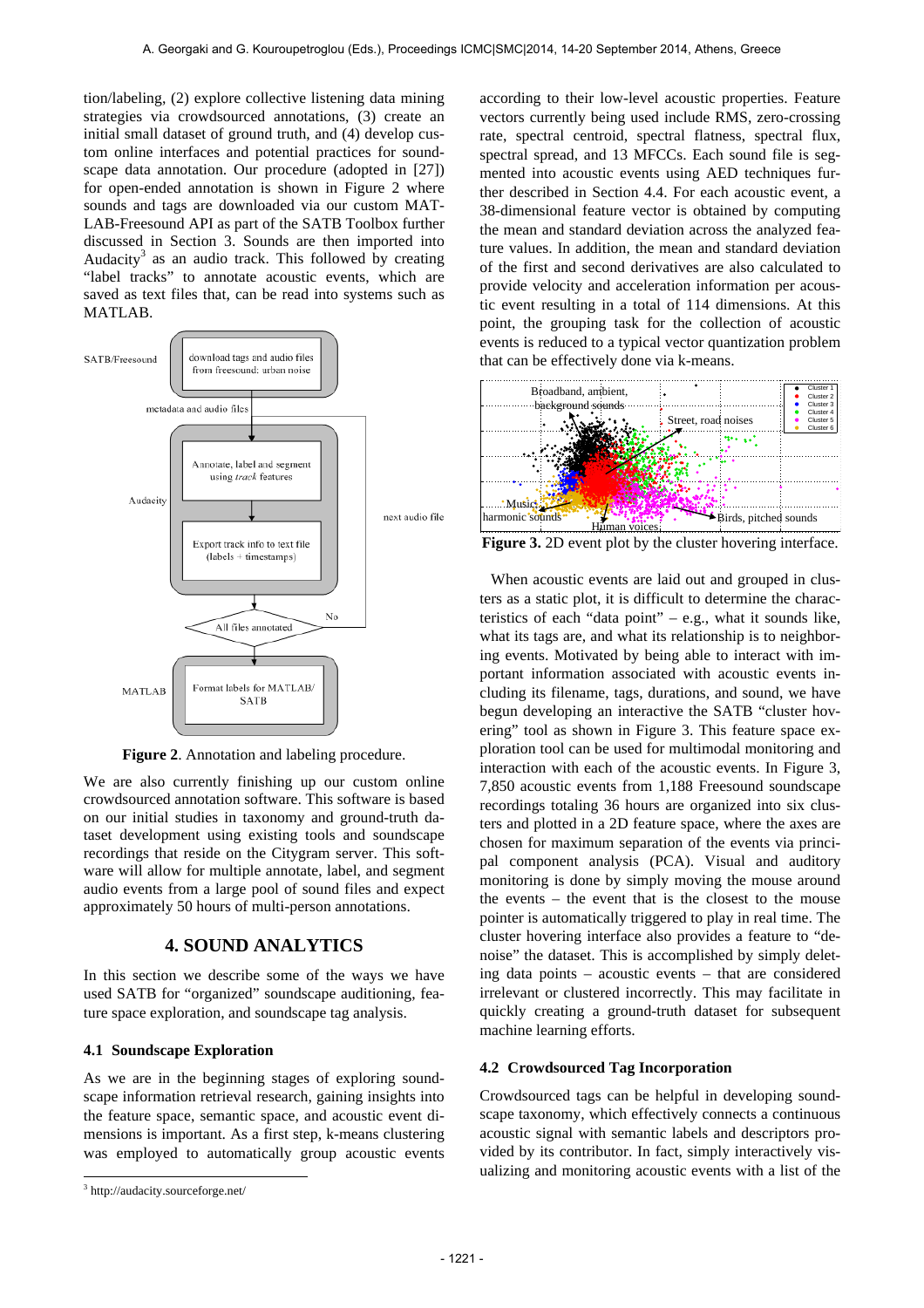the associated tags helps in developing a sense of soundscape taxonomy. However, there is a fundamental issue with crowdsourced labels (e.g., Freesound) in that they are open-ended. There are little to no restrictions and guidelines as to how to tag each file. Hence, noise in the form of consistency, reliability, and relevancy are rendered as artifacts. To address the issue of de-noising crowdsourced annotations, we have begun implementing simple pre-processing steps: (1) tag normalization, (2) spelling correction/lemmatization (grouping of the words with a same root form), and (3) occurrence pruning. Tag normalization entails removing all non-character symbols in tags and converting all characters to lowercase, which improves consistency while decreasing redundancy. The remaining tags are collected as a set that represents a given acoustic event. Spelling correction/lemmatization is currently implemented via computation of *edit distance* [31] for each and every pair of tags; when the edit distance is less than a predefined threshold, the pair is registered on a dictionary as potentially containing the same semantics. Since the morphological distance may not match the semantic distance, manual adjustments are additionally made on the dictionary to discard the irrelevant pairs. After the tag pairs in the dictionary are lumped together, the occurrence pruning stage completes the preprocessing procedure: occurrence of each tag is counted and infrequent tags, with less than five occurrences, are removed. Using the above procedures, 1,979 tags were filtered down to 373 tags obtained from 1,188 Freesound sound files. Figure 4 shows the five most representative tags for three example clusters after the pre-processing. The representativeness score is based on the occurrence ratio in the target cluster minus the maximum occurrence ratio among the rest of the clusters.



Figure 4. Five most representative tags examples.

 $nc$ noticeable that additional filtering could be implemented Upon observation of the remaining tags, it was clearly i;<br>. carnival dutch tube shertogenebosch jackhammer och shertogenebosch jackhammer och jackhammer och jackhammer oc<br>Bezonder i;<br>ا to inform hierarchy and taxonomical information. For example, there were a number of tags that referred to geophonies, others referred to biophonies, while others were related to human sounds. Other observations were that it would also be possible to use thesaurus APIs and tools such as WordNet<sup>4</sup> to further extract label hierarchies and taxonomies while reducing redundancies.

l

#### **4.3 Tag Hierarchy Extraction**

Currently, a simple statistical method is employed to derive basic hierarchical information from the useruploaded tags. The conditional probability of the presence of tag **A** given the presence of tag **B** is calculated for each tag pair based on co-occurrence counts. When the conditional probability is close to 1 and its inverse probability is small but not insignificant, it can be inferred that tag **A** may be an antecedent of tag **B**. This forms the basis of our statistical approach, and more sophisticated methods will be devised to derive multi-level tag hierarchy.

#### **4.4 Acoustic Event Detection (AED)**

The majority of audio classification methodologies simultaneously do AEC and AED. Examples of popular AEC methods include HMM or GMM based classifiers [2], [4], [32]. Although such AECs have been proven effective, it is often required that the target audio scene is specific and the event classes are well-defined and small in number. In Citygram, we are starting to develop an approach where AED is conducted separately from AEC. That is, we first do a computationally light AED, and only when an acoustic event is detected do we run the classification module. This is due to a number of reasons including system efficiency, sensor network transmission bandwidth, and consideration of soundscape characteristics, which greatly vary depending on location and time. In the continuous context of real-time soundscape classification using a heavy AEC system that runs 24/7 is therefore wasteful.

#### *4.4.1 AED Algorithm*

thresholding modules. SNR levels to mimic the dynamicity of "background The AED algorithm was developed by manually varying noise." The algorithm consists of four main modules: initialization, pre-processing, de-noising, and energy-

#### *Initialization*

AED algorithm is employed to detect acoustic events tude. The three spectral parameters are adaptively upbased on (1) spectral peak of the STFT envelope, (2) When an RSD goes online for the first time, a "coarse" magnitude of the spectral peak, and (3) spectral spread defined by band edges at -10dB below the peak magnidated to initially determine acoustic event segments. As further discussed in the following section, an initialization period is required in order to roughly measure the noise profile which will be removed during the preprocessing stage.

#### *Preprocessing: De-noising*

The noise floor, ambiance, or background noise of soundscapes vary with time and is dependent on in-situ elements such as traffic noise during rush hours. To improve the performance of our AED algorithm, we employ a preprocessing module to spectrally remove background noise from the signal before applying a simple energybased thresholding procedure. Noise is assumed to be

<sup>4</sup> http://wordnet.princeton.edu/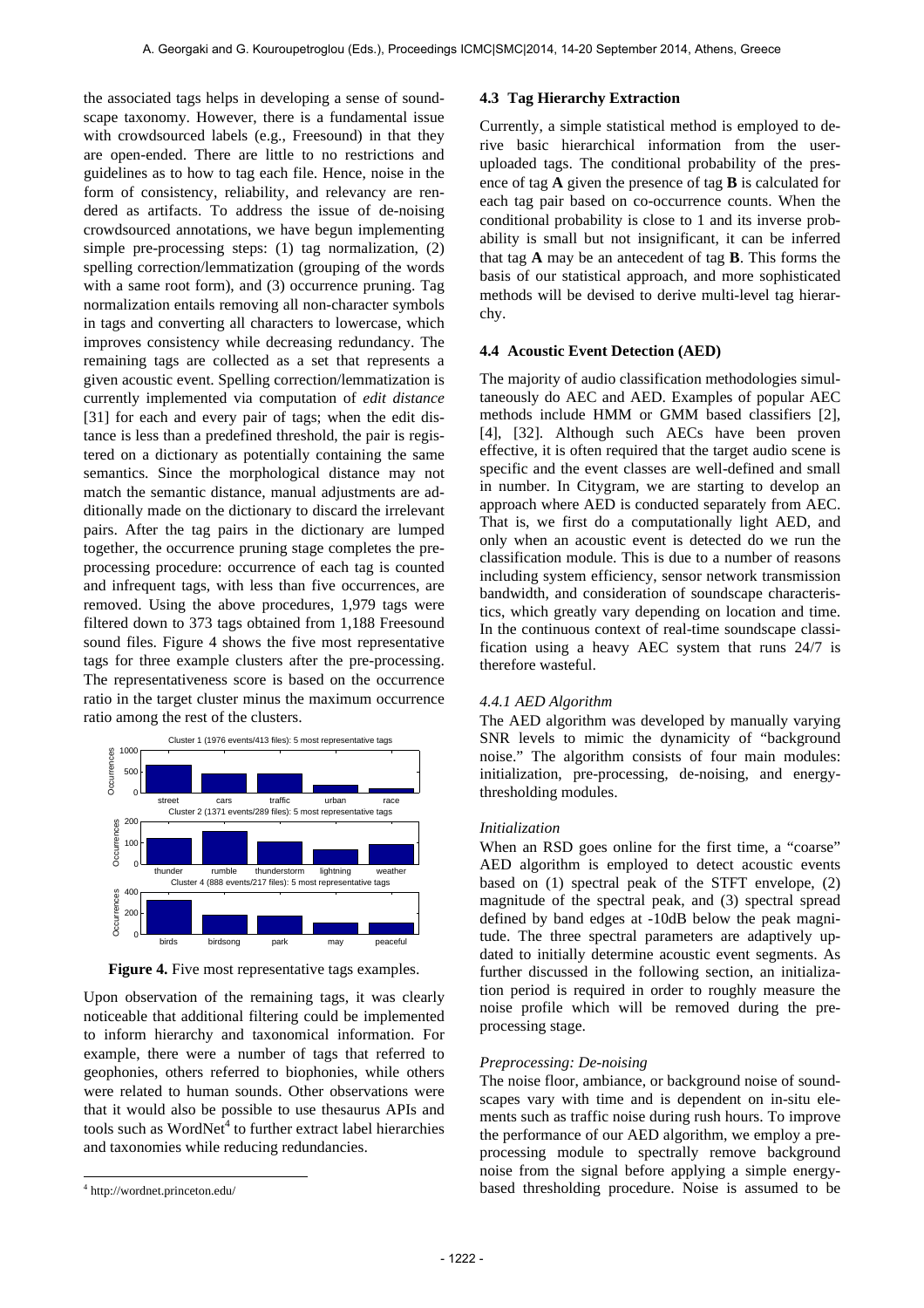ergodic in the short term but is also capable of significant variation in the long term. The noise profile is adaptively measured during non-acoustic event periods and is used to compute a representative spectral noise template of a continually changing soundscape. The de-noising algorithm is based on [33], which produces an SNR matrix from a dynamical noise profile template. This matrix is used to discriminately weight the DFT frames' individual magnitude components. The IDFT of the modulated spectrum renders the de-noised signal. The applied window size is 50ms with a hop size of 55% of of the window size. Each segment is then enveloped with a hamming window. The same windowing is also applied to RMS computation. Finally, we tested other de-noising algorithms including LPC filtering and spectral subtraction. The latter two produced poor results.

#### *RMS thresholding*

The final stage in determining the acoustic event segment is achieved by first computing the RMS of the de-noised signal followed by its multiplication with the original signal's RMS vector. A moving average RMS is dynamically compressed and shifted up by the mean of the entire RMS values. This process attempts to dynamically model noise floor characteristics render an adaptive thresholding mechanism for robust AED.



**Figure** 5. NYC Times Square recording: before and after de-noising (top is original).

#### *4.4.2 AED Test Results*

Three datasets were used in AED performance evaluation: (1) a dataset from Freesound (annotated by Dhruv Bhatia) (2) an in-house NYC Times Square fieldrecording set, and (3) a dataset with varying noise levels obtained from NYC soundscapes. AED performance was then evaluated on 80 in situ soundscape recordings consisting of 248 events. We used three standard metrics for evaluation of AED performance: *precision*, *recall*, and *AED-ACC* [3], [34]. To simulate environmental SNR change, a set of audio samples with varying SNR were produced. Acoustic events such as gunshots, crowds cheering, musical sounds, and other sounds were mixed with increasing SNR levels. The sound classes were chosen while considering diversity in spectral content, event duration, and amplitude envelope. The SNR level was modulated between 0.0 and 1. in 0.1 increments occurring at every 10-second interval as shown in Table 2.

| $\lim_{\epsilon \to 0}$ at every to-second meet valuas shown in Table 2. |           |                 |                |  |
|--------------------------------------------------------------------------|-----------|-----------------|----------------|--|
|                                                                          | Freesound | Square<br>Times | SNR mod        |  |
| Num. of files                                                            | 62        | 9               | 11             |  |
| Num events (min)                                                         | 1         | $\sqrt{2}$      | $\overline{2}$ |  |
| Num events (max)                                                         | 7         | $\overline{7}$  | 6              |  |
| Num events (total)                                                       | 176       | 36              | 36             |  |
| Num events (mean)                                                        | 2.84      | $\overline{4}$  | $\overline{4}$ |  |
| Duration total (s)                                                       | 4481.0    | 1080            | 1320           |  |
| GT event dur min                                                         | 0.42      | 1               | $\mathbf{1}$   |  |
| GT event dur max                                                         | 59.84     | 34              | 6              |  |
| GT event dur mean                                                        | 6.52      | 7.8             | 2.45           |  |
| AED event dur min                                                        | 0.26      | 1.39            | 0.95           |  |
| AED event dur max                                                        | 27.26     | 17.58           | 13.19          |  |
| AED event dur mean                                                       | 5.27      | 5.26            | 3.70           |  |
| Precision                                                                | 0.36      | 0.35            | 0.70           |  |
| Recall                                                                   | 0.73      | 0.61            | 1.00           |  |
| AED-Acc.                                                                 | 0.43      | 0.36            | 0.82           |  |
|                                                                          |           |                 |                |  |

**Table** 1. Summary of sample stats, segmentation stats, and AED performance.

| <b>SNR</b> | Precision | Recall | AED-ACC |
|------------|-----------|--------|---------|
| 0          | .85       |        | .92     |
| 0.1        | .83       | 1      | .91     |
| 0.2        | .83       |        | .91     |
| 0.3        | .83       | 1      | .91     |
| 0.4        | .77       | 1      | .87     |
| 0.5        | .71       | 1      | .83     |
| 0.6        | .64       | 1      | .78     |
| 0.7        | .60       | 1      | .75     |
| 0.8        | .56       | 1      | .72     |
| 0.9        | .53       | 1      | .70     |
|            | .53       |        | .70     |

**Table** 2. SNR modulation results.

### *4.4.3 Discussion*

A clear observation is that *recall* consistently outperforms *precision*, which means that AED identifies additional events not labeled by the annotator. It is currently difficult to arrive on a conclusive explanation given the size of our dataset. However, upon further considering the AED results and carful listening to the audio samples where the precision errors occurred, it was surprisingly difficult to assess whether the additional AED events were actually "incorrect." This may perhaps suggest that different modes of audition – hearing vs. listening – may yield different results, much like when watching a football game: humans would likely not notice a sparrow flying above the grounds even if the bird were within one's line of sight. Another observation is that annotators tended to group sequences of short events  $(< 3 \text{ sec})$  into a single event while the AED algorithm identified short acoustic events separately. Again, upon more careful lis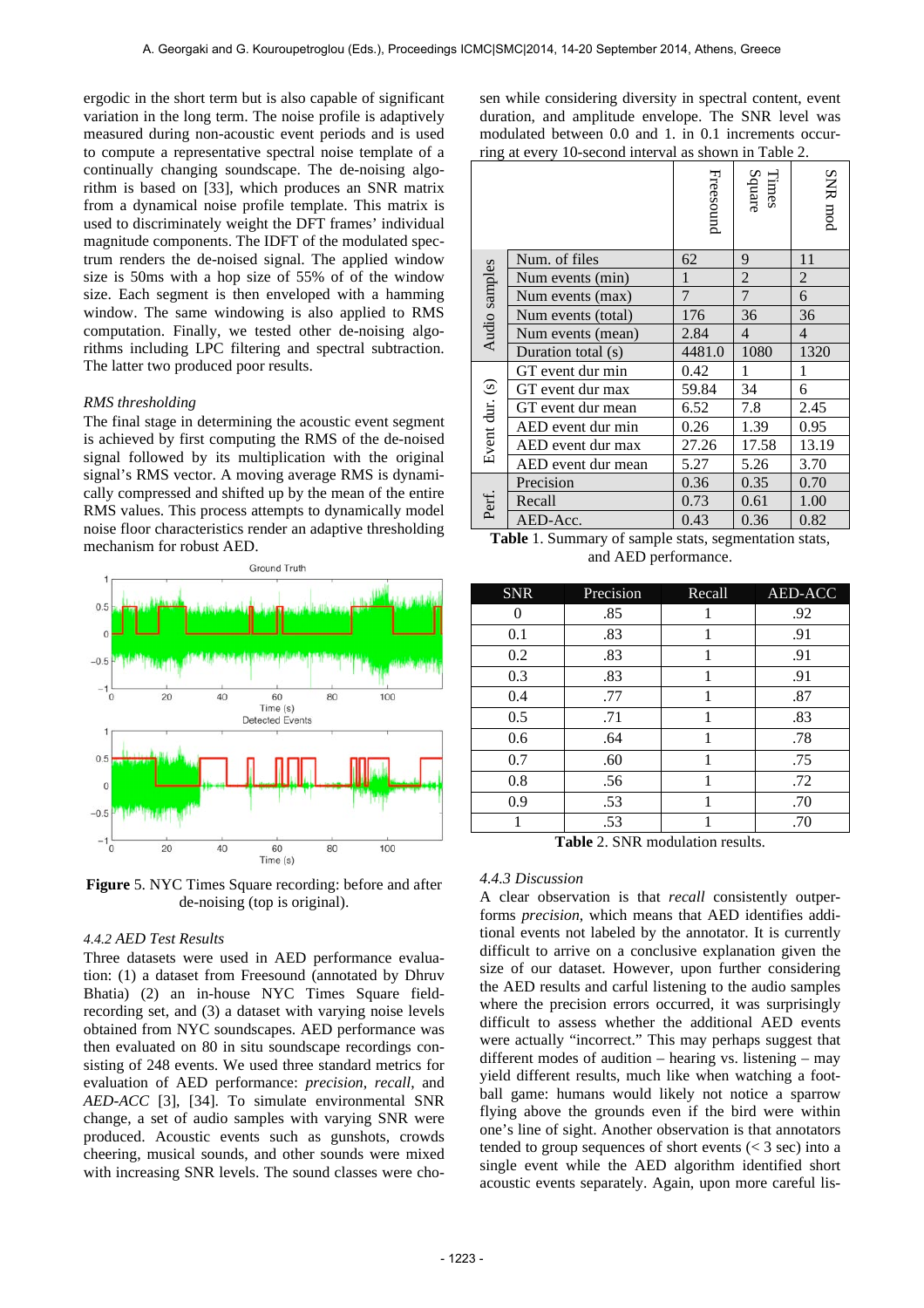tening, it was not clear whether the AED or annotator was actually "correct." As a matter of fact, both seemed correct depending on perspective. This result suggests the possibility of including an "auditioning mode"–detailed vs. *less* detailed, *listening* vs. hearing –depending on what type of information is needed and for what purpose.

 Figure 4 shows event duration distributions where we note that the majority of events  $($  > 50%) have short durations  $(< 5 \text{ sec})$ . The overall distribution of the groundtruth events and that of the AED events are similar except for the very short ones. The scarcity of very short acoustic events  $( $0.5$  sec) detected by our AED algorithm is$ the result of extending such potential events to render a longer acoustic event with multiple impulsive spikes.



**Figure** 6. Distribution of events by duration.

# **5. FUTURE WORK**

The recent developments of SATB have laid the foundation for four important areas of future work: (1) largescale quantification of the efficacy and efficiency of various ML approaches, (2) the collection and collation of a massive database of urban sounds, (3) investigation of collective listening strategies for semantic data mining, and (4) the development of additional exploration interfaces to help gain insights into complex feature spaces. A prevalent issue in ML is the correct parameterization of a model so as to avoid "over-fitting" and also "underfitting." Currently, we are employing the aforementioned features, as they are common in traditional MIR tasks. However, as has been demonstrated, such a reliance on canonical tools may not make sense when approaching the problems unique to soundscapes. Although our AED algorithm will need to be further refined, our aim for the immediate future is to begin focusing on the AEC component of the Citygram Project using SATB's Weka module.

As previously stated, there is a dearth of readily available datasets for soundscape research. Though fieldrecording is a technique that has been utilized since the inception of electro-acoustic music, efforts to collate and label these sounds for research or artistic purposes have been difficult. As such we are finishing up development of custom cloud-based annotation software and expect approximately 50 hours of labeled ground truth data.

In the longer term, Citygram's over-arching goal is the collection of a large soundscape dataset, and the proposed large-scale deployment of dense sensor networks opens up the possibility for such a repository. Much like Freesound or the Million Song Database, future work in this area seeks to produce a "Million Sound Dataset," and indeed this collection approach in concert with the wide inclusion of all sounds endemic to urban life may suggest that "Billion Sound Dataset" will be a more appropriate label. Perhaps the feature of SATB currently underway most appreciable by its (currently) small user-base is the cluster hovering feature. This planned feature allows a user to interact with a multidimensional feature space, exploring it in an intuitive and poly-sensory manner. Currently, the feature allows for a single sound to be played when it is "hovered over," future plans include an expanded pallet of interaction options for playing single or multiple sounds. For instance, the "lasso" tool familiar from many graphics editing programs could be used to select and playback sounds within a given space.

## **6. CONCLUSIONS**

In this paper, we have discussed ongoing efforts in the measuring, archiving, and quantification of soundscapes with an emphasis on data analytics. Using the notion of a densely deployed sensor infrastructure of the Citygram project, efforts are being made to build upon soundscape research in the domains of AED/AEC, and the design and application of a robust, descriptive taxonomy for urban soundscapes. It has been demonstrated that the problem of SIR is non-trivial and that it bears important dissimilarities from the field of MIR. In order to facilitate research, exploration, and study of soundscapes we have started to develop SATB that includes extensible plugin architecture for analysis algorithm expandability, while handling interactive visualizations, proprietary AED methodology, and taxonomic exploration.

# **7. REFERENCES**

- [1] X. Valero Gonzalez and F. Alías Pujol, "Automatic classification of road vehicles considering their pass-by acoustic signature," *J. Acoust. Soc. Am.*, vol. 133, no. 5, p. 3322, 2013.
- [2] G. Tur and A. Stolcke, "Unsupervised Languagemodel Adaptation for Meeting Recognition," in *2007 IEEE International Conference on Acoustics, Speech and Signal Processing - IC-ASSP '07*, 2007, vol. 4, pp. IV–173–IV–176.
- [3] S. Duan, J. Zhang, P. Roe, and M. Towsey, "A survey of tagging techniques for music, speech and environmental sound," *Artif. Intell. Rev.*, Oct. 2012.
- [4] C. Clavel, T. Ehrette, and G. Richard, "Events Detection for an Audio-Based Surveillance System," in *2005 IEEE International Conference on Multimedia and Expo*, 2005, pp. 1306–1309.
- [5] J. Cai, D. Ee, B. Pham, P. Roe, and J. Zhang, "Sensor Network for the Monitoring of Ecosystem: Bird Species Recognition," in *2007 3rd International Conference on Intelligent Sensors,*